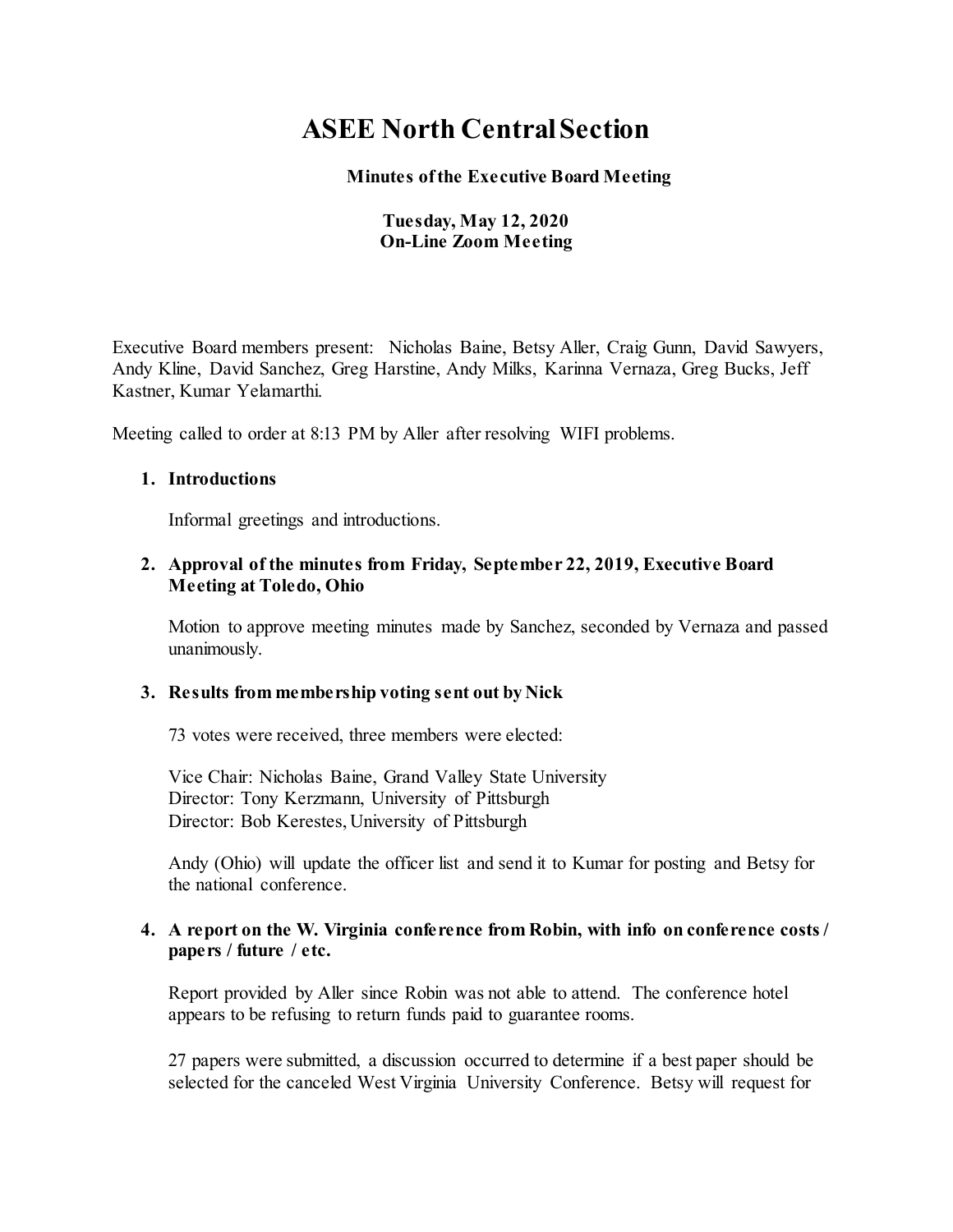Robin to provide Nick and Kumar paper access to forward papers for selection of best faculty and student papers. Selection should be complete by June 1.

## **5. Potential support for section members wishing to attend the virtual ASEE national. All members received a note on this last week, so we should decide if we wish to support this.**

Discussion to not provide support for the national meeting since the final costs of the WVU conference is not known.

Motion to not provide scholarships for the virtual ASEE National Conference. Motion by Karinna, seconded by Sanchez. Passed unanimously.

#### **6. Thoughts on September's board meeting in Toledo (yes, I know it's early days).**

Carmen offered to hold the fall meeting at Toledo again. Discussion of a zoom meeting in leu of a face to face meeting ensued. Some schools have not committed to on campus teaching and others may not support off campus travel. The tentative date is Friday September 25, 2020. Betsy will call for a determination once we know how the fall will unfold.

#### **7. Update on everyone's health and happiness, and a toast to us all!**

All report having good to great situations at home as well as relief that the semester is ending. Several schools are facing reductions of funding and personnel.

## **8. Treasurer's Report – Gregory Harstine, University of Akron**

The report is based on the second quarter report from ASEE nationals. Now we have a single BASS account, there is no longer a separate operating budget.

Current BASS account balance \$10,874.04.

#### **Motion to have Kumar renew the NCS domain name and submit a receipt for reimbursement by the section. Motion by Aller, seconded by Harstine. Passed unanimously.**

Motion made by Kumar to accept the treasurer's report, seconded by Baine and passed unanimously.

See attached 1-page report

#### **9. Vice Chair Report – Nicholas Baine, Grand Valley State University**

Outstanding Teaching Award - Congratulations to Betsy Aller – Western Michigan for selection.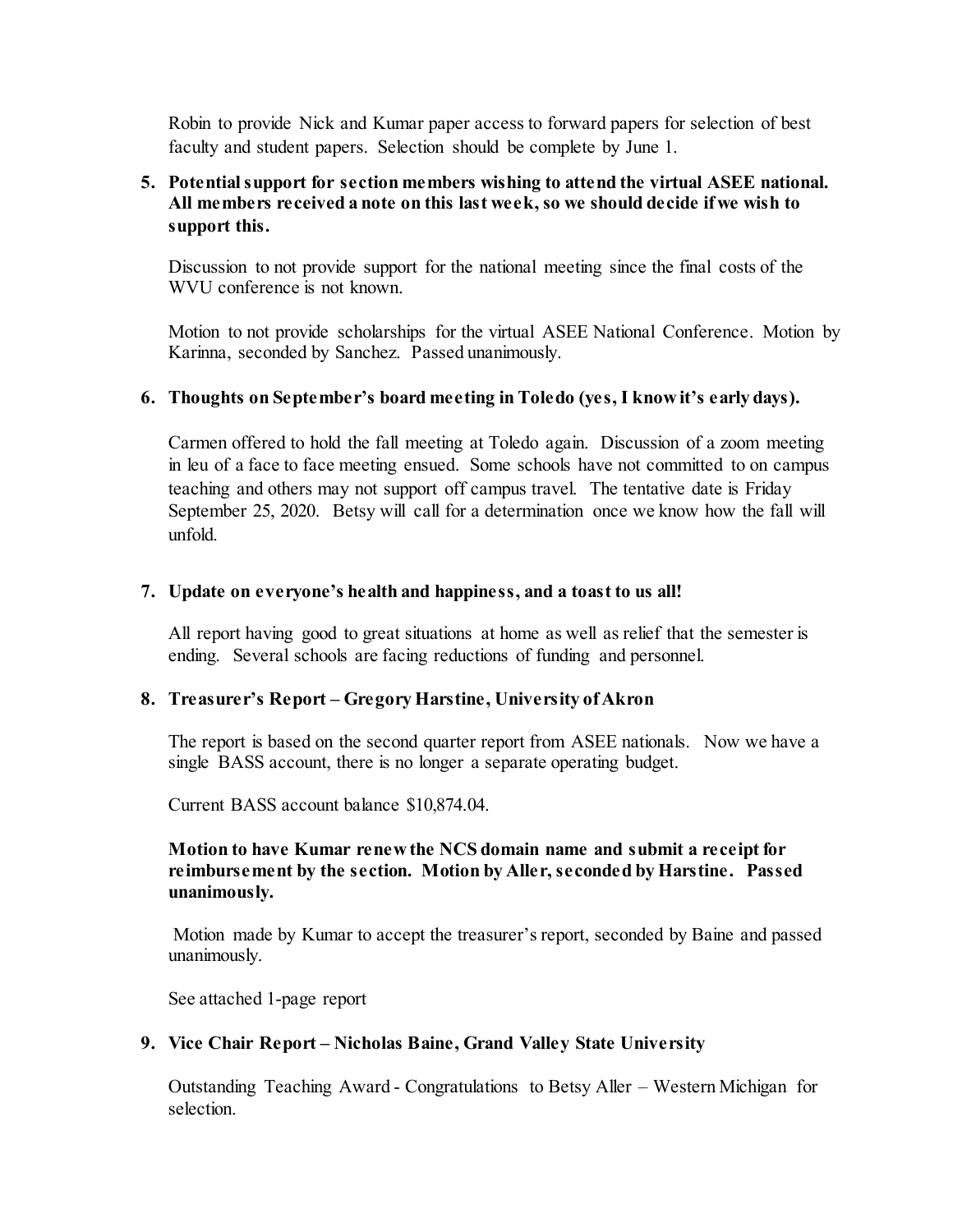Campus Rep Award – Dr. Ann Christy - The Ohio State University - Betsy and Andy will provide the plaque, once the award store reopens.

**Motion to have the treasurer pay the same awards funds as last year for Outstanding Teaching Award and Campus Rep award stipends. Motion by Kumar, second by Karinna. Passed unanimously.**

### **10. Newsletter Editor Report – Jeffrey Kastner, University of Cincinnati**

Jeff will plan to send out a fall newsletter. Betsy will provide and article and possibly some quarantine recipes.

#### **11. Chair Report – Betsy Aller, Western Michigan University**

Motion to accept WVU as the 2023 conference site. Robin requested to attempt to hold a conference. Motion by Greg Bucks, seconded by Greg Harstine. Passed unanimously.

Sanchez will contact Robin to see if she would prefer 2020 and move Pittsburg to 2023.

Upcoming Conferences:

Toledo 2021 Pittsburg 2022 WVU 2023

#### **12. Adjournment**

All agenda business was completed, and the meeting was adjourned at 9:13 PM

Minutes submitted by Milks

#### **Attachments:**

Treasurer's report (1 page)